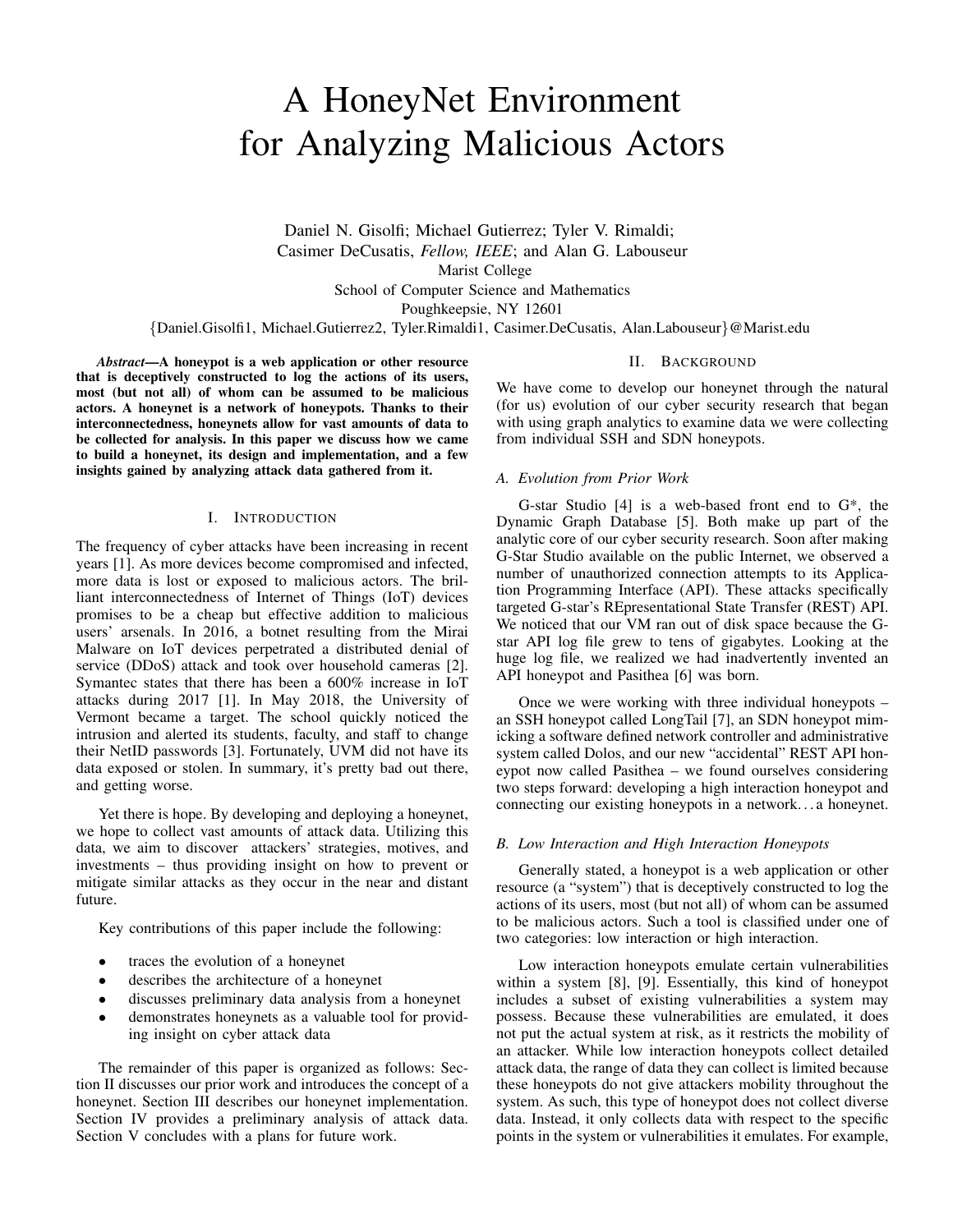a web application may have a login screen or an API help page listing its commands. These resources may not have any functionality at all. In fact, they may simply return (perhaps random) errors. Essentially, this wastes attackers' time and skills while logging their actions, thus enabling us to learn from their (attempted) exploits.

High interaction honeypots, on the other hand, let an attacker exploit many emulated vulnerabilities within a system. These systems generally contain many links and layers, thus resembling a large infrastructure [8], [9]. By encouraging the attacker to take control of the entire system or large parts of it, these honeypots allow the attacker to gain mobility throughout the system, all while their activities are being logged. For example, once a malicious actor "hacks" the credentials of a login screen or uses data from an API help page to execute commands, the responses from a high interaction honeypot lead the malicious actor to more resources and other parts of the system. While this still wastes attackers' time and skills, we gain additional data by logging more of their attack exploits and also the data they supply in using the system (e.g., search terms), the paths they take through the system, and the techniques they employ to move from resource to resource.

There are many ways to construct a high interaction honeypot. One way is to take several low interaction honeypots and link them together to form a honeynet.

## *C. Our HoneyNet*

Our honeynet is currently in development, the details of which follow in Section III. However, we have built and deployed an alpha version that includes four interconnected honeypots: the Longtail SSH honeypot, the Dolos SDN/admin honeypot, the Pasithea REST API honeypot, and our newly constructed high interaction REST API honeypot called Peitho. To analyze all of the data we're collecting, we use a message queue to send log files to a database and also to LCARS [10], our Lightweight Cloud Application for Real-time Security, an analysis and visualization tool. This tool enables us to perform graph analyses and visualizations, hive plot visualizations, and relational analyses, all of which help us explore correlations, frequencies, and outliers in the cyber attack data.

## III. HONEYNET CONSTRUCTION

As mentioned earlier, before we constructed our initial honeynet we had deployed each of our individual honeypots as separate, low-interaction entities. Our fleet consisted of the Longtail SSH honeypot, the Dolos SDN/admin honeypot, and the Pasithea REST API honeypot. Longtail, our SSH honeypot, was constructed with C and Perl. Dolos, our SDN/admin honeypot, was constructed using Flask, a lightweight Python web framework [11]. Pasithea, our REST API honeypot, was constructed with NanoHTTPD, a lightweight Java webserver [12].

## *A. A New Honeypot as an Entry Point*

Also noted earlier, low interaction honeypots do not provide much functionality for the attacker and are therefore limited in the data they can collect. Nonetheless, they have been successful at gathering substantial attack data. Despite this success, we wanted to develop something more interactive that would enable us to collect even more data. Therefore, we have begun transforming our individual honeypots into an interconnected honeynet. To facilitate this and to provide a high interaction entry point to our honeynet, we created a high interaction REST API honeypot called Peitho. It builds on the techniques of its low interaction predecessor (Pasithea) and provides high interaction features such as a login screen, a file directory and retrieval system, two reroute methods, and an interactive help page. It is currently serving as the entry point to our honeynet.

## *B. Deploying the HoneyNet*

The alpha version of our honeynet is hosted in the Marist College Enterprise Computing Research Lab (ECRL) utilizing an IBM server cluster. Currently, each honeypot in our honeynet is scattered across multiple TCP ports on a single network with a public IP address.

Our honeynet lures attackers in the following manner: as attackers find interesting and useful data on one honeypot, depending on their skills, they will be able to piece that information together, or take the bait, to gain access to other honeypots. This can be thought of as a kind of cognitive or motor skill development technique often performed with developing babies, like placing the right shapes into the right holes. Just as doctors watch and record their infant patients place shapes into holes, our honeynet watches (and logs) each and every step taken by the attackers. This enables us to collect detailed data so that we can analyze their strategies and motives, and develop better-tailored bait for the future.

In order to scatter our honeypots, we use Docker, a containerization platform [13]. We host each honeypot in its own Docker container. Containerization allows each honeypot to run in a standalone, dedicated Unix environment (Ubuntu in this case). This creates a modular system that allows us to add and remove honeypots on the fly and also allows for easy honeypot management and deployment. Furthermore, containers cannot reach each other unless they are translated to the proper sub-network of the virtual machine (VM). Containerization creates another level of security, as these containers exist independently from one another on the Docker sub-network of the VM.

To allow attackers to reach these containers, we have mapped the ports of the honeypot VMs to Docker sub-network ports located on the host machine. Such translation creates a safety net against various types of cyber attacks on the VM. For example, a DDoS attack on one honeypot will not affect any of the other honeypots because they each reside on their own individual containers. Fig. 1 provides an overview of our honeynet architecture.

#### *C. Moving Through the HoneyNet*

Cyber attackers can reach our honeynet on port 80. This gives attackers access to one of our entry points, Pietho, our newly-created high interaction REST API honeypot. It contains special features such as an administrative login page, a file directory and retrieval system, and two reroute methods. Each of these functions rely on either an HTTP GET or POST request. If attackers break through the administration login layer, they will reach the file directory. The file directory layer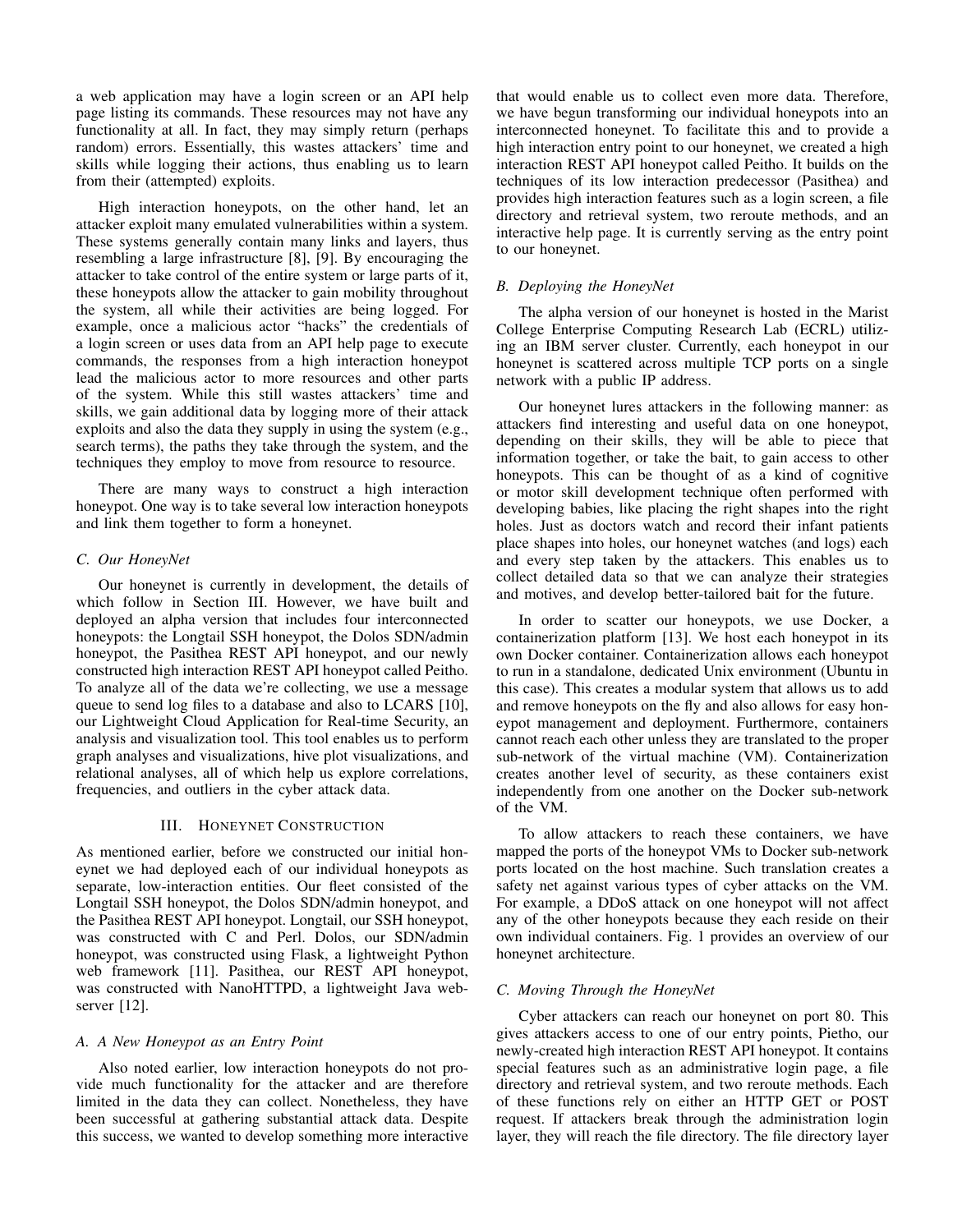

Fig. 1. Honeynet Architecture

contains data about what files are accessible and provides the file type and file path. Using the file path, an attacker can attempt to figure out the existence of our file retrieval system. If an attacker discovers this system they will be able to retrieve files by using the file path. Currently, there exists a file that contains the SSH login credentials for our SSH honeypot, Longtail. Using that data, attackers can link to Longtail. This serves as a terminating point and will deny access to the attacker while logging each move the attacker makes regardless of what credentials or tactics are used.

If attackers do not find or choose not to visit Longtail, they can visit the REST API help screen. From the REST API help screen they can use one of two reroute methods. Depending on which reroute method is requested, the attacker will either be linked to Pasithea, our low interaction REST API honeypot, or to Dolos, our SDN/admin honeypot.

If the attacker chose to access the REST API honeypot, Pasithea, they would be presented with a 404 error screen. This honeypot is able to take any type of request, regardless of the HTTP method. However, our honeypot has been strategically designed to model G\* Studios's API. This allows our honeypot to be unidentifiable and indistinguishable from a normal HTTP server [6].

If an attacker takes the system admin direction, Dolos, our SDN honeypot, they will be prompted to enter login credentials. The credentials are intentionally made to be simple and could be brute forced quite easily (in our opinion). Once attackers successfully gain access, they will be shown a list of contents pulled from a small PostgreSQL database. We are currently filling this database with data that will lead to a future honeypot susceptible to SQL injection attacks, which of course, we will monitor and log. At the moment, we have placed fake user and administrator data in this database to give attackers incentives to consider SQL injection attacks. We are still considering what data would be most appropriate to store in this database as bait.<sup>1</sup> Fig 2 provides an overview of the honeynet as it stands today.

#### *D. Activity Tracking and Logging*

To track activity in our honeynet, each of our honeypots creates log entries that follow a common in-house log schema that highlights all of the pertinent attack data we receive. These log entries are stored in two forms: as a text log file entry and as a row in a table located in a PostgreSQL database.

First, requests are logged in a text file that is later transferred out of its Docker container for persistent storage.

Then, using an instance of RabbitMQ [14], a message queue running in another Docker container, we send the log data to our honeynet queue. Once in the queue, the data is pulled, parsed, and inserted into a table located in our PostgreSQL database [15]. This database serves as redundant storage for all honeypot data. It also supports queries for analysis (via, among other tools, LCARS). This keeps our attack data organized, safe, and readily available for analysis.

Using our database in conjunction with LCARS enables us to visualize attack data and to perform graph and relational analysis. One of the most powerful methods of exploring the collected data is by generating a hive plot [16]. Using hive plots enables us to explore correlations, frequencies, and outliers that may have gone unnoticed in traditional-style visuals. With our honeynet and analytic software, we are able to provide cyber security experts with key insights on attackers' strategies, motives, and investments. In addition, we will be able to use our attack data to add depth to our honeynet as we continue to learn from our attack data.

#### IV. PRELIMINARY ANALYSIS

We have found, even at this early stage, multiple types of recurring attacks that include attempts to kill a PHP5 hash function and CGI (Common Gateway Interface) attempts to access Apache files. Additionally, we have noticed that some attackers use HTTP requests to attempt to load a resource, usually popular sites such as bing.com and twitter.com, by



Fig. 2. Paths through the Honeynet

<sup>&</sup>lt;sup>1</sup>We are open to suggestions and would love to hear from you.